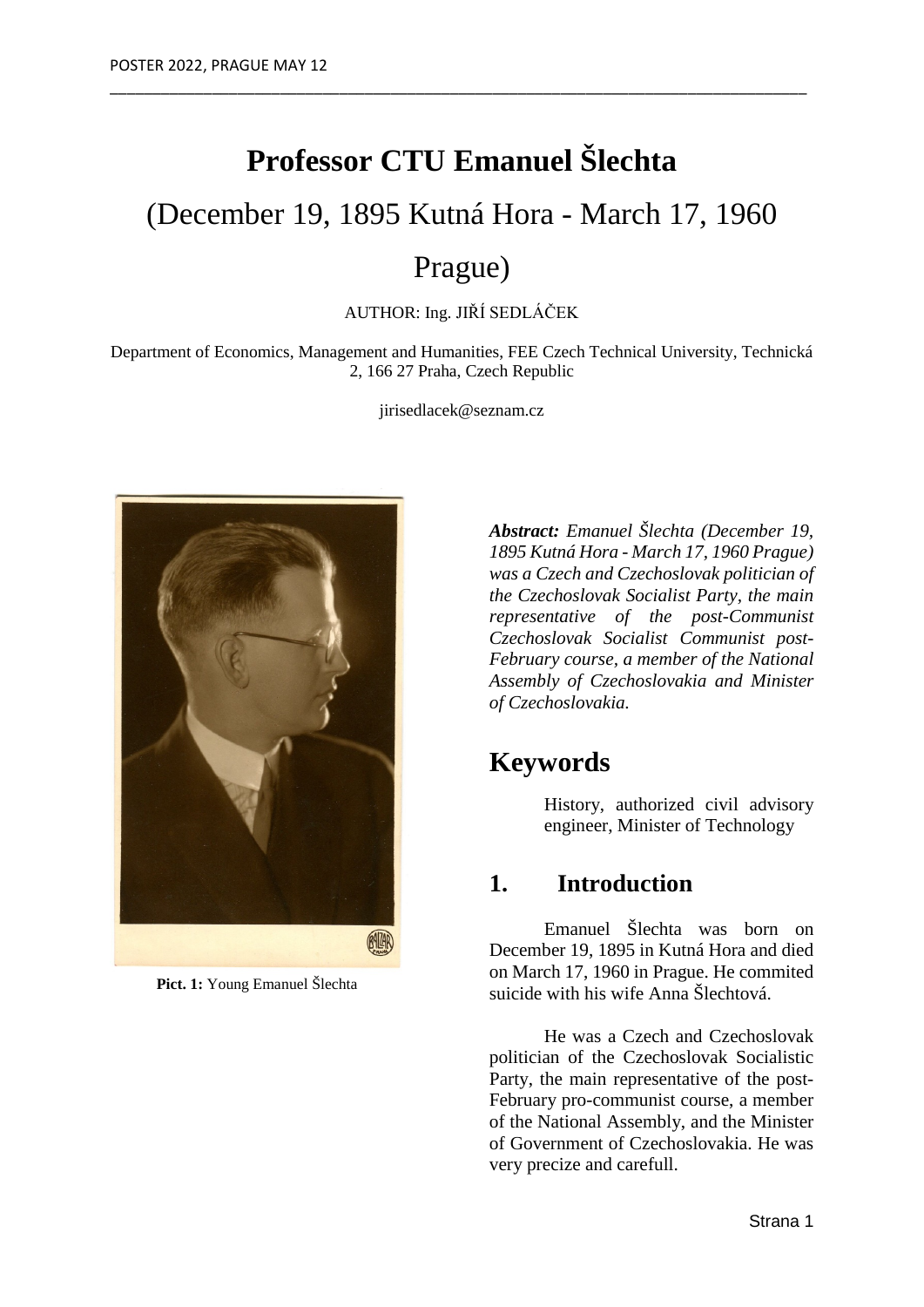During his long political career professor Šlechta was appointed Minister of Technology on June 1948, Ministr of Construction on 20 december 1950 and ministr of construction Terchnique on September 1953. At the ministry he focused on the beginnings of industralization of construction, the firs steps in planning the construction on transport and civil engineering and the preparation of conditions.

\_\_\_\_\_\_\_\_\_\_\_\_\_\_\_\_\_\_\_\_\_\_\_\_\_\_\_\_\_\_\_\_\_\_\_\_\_\_\_\_\_\_\_\_\_\_\_\_\_\_\_\_\_\_\_\_\_\_\_\_\_\_\_\_\_\_\_\_\_\_\_\_\_\_\_\_\_\_\_\_\_\_

#### **2. Apprenticeship years**

Emanuel Šlechta graduated in 1914 in Kutná Hora, in 1915 he was drafted as a soldier. He entered the full-time military service shortly after graduation in 1915 and achieved the rank of lieutnant. He was superarbitrated.

From a young age, he was handicapped by a small figure and a partially deformed right hand as a remnant of World War I injuries. Edvard Beneš, for example, had great sympathy for him precisely because of his small stature. He was higher in knowledge, but they both had the same qualities, especially diligence and hard work. Emanuel Šlechta graduated in 1914 in Kutná Hora, in 1915 he was drafted as a militiaman. He entered the military fulltime service shortly after graduation in 1915 and achieved the rank of lieutenant. He was superarbitrated due to his injuries at the front (hand injuries) and was granted a partial pension of CZK 600. He was then recruited for technical weapons service. At the end of the war, he was already enrolled in Prague technology. In 1919 he passed the first state final examination with honors. In 1921 he passed the second with good grades. After graduating from the Czech Technical University in 1922, he began working as a designer at the sugar department of the First Czech-Moravian Machine Factory, where he participated in the reconstruction of the sugar factory in Ovčary in the Kolín region. The more

extensive reconstruction of the local sugar factory was carried out jointly by the companies Brát a spol., The Czech-Moravian Machine Factory and Škoda's plants.



**Pict. 2:** Emanuel Šlechta with his wife Anna

Stanislav Špaček was behind Emanuel Šlechta's study trip to the USA. Based on an agreement with him, the Šlechta went on a three-year internship to the USA, where he was employed in a number of industrial enterprises. On April 18, 1923, he joined The Baldwin Locomotive Works in Philadelphia (production of 3,600 locomotives per year), where he worked until February 16, 1924. At the same time, he became a member of the Association of American Mechanical Engineers. As early as February 28, 1924, he joined The Niles Tool Works (a subsidiary of the Niles Bement Pond Hilton machine tool group in Ohio) as a machine tool designer for locomotive workshops (standardization and fitting systems department). September 9, 1925, when he left on September 18, 1925 to The Great Western Sugar Co. in Denver, Colorado as Assistant Chief Engineer the Group owned 21 beet sugar factories. completed in October 1926. After finishing work on December 1, 1926, he returned to his homeland.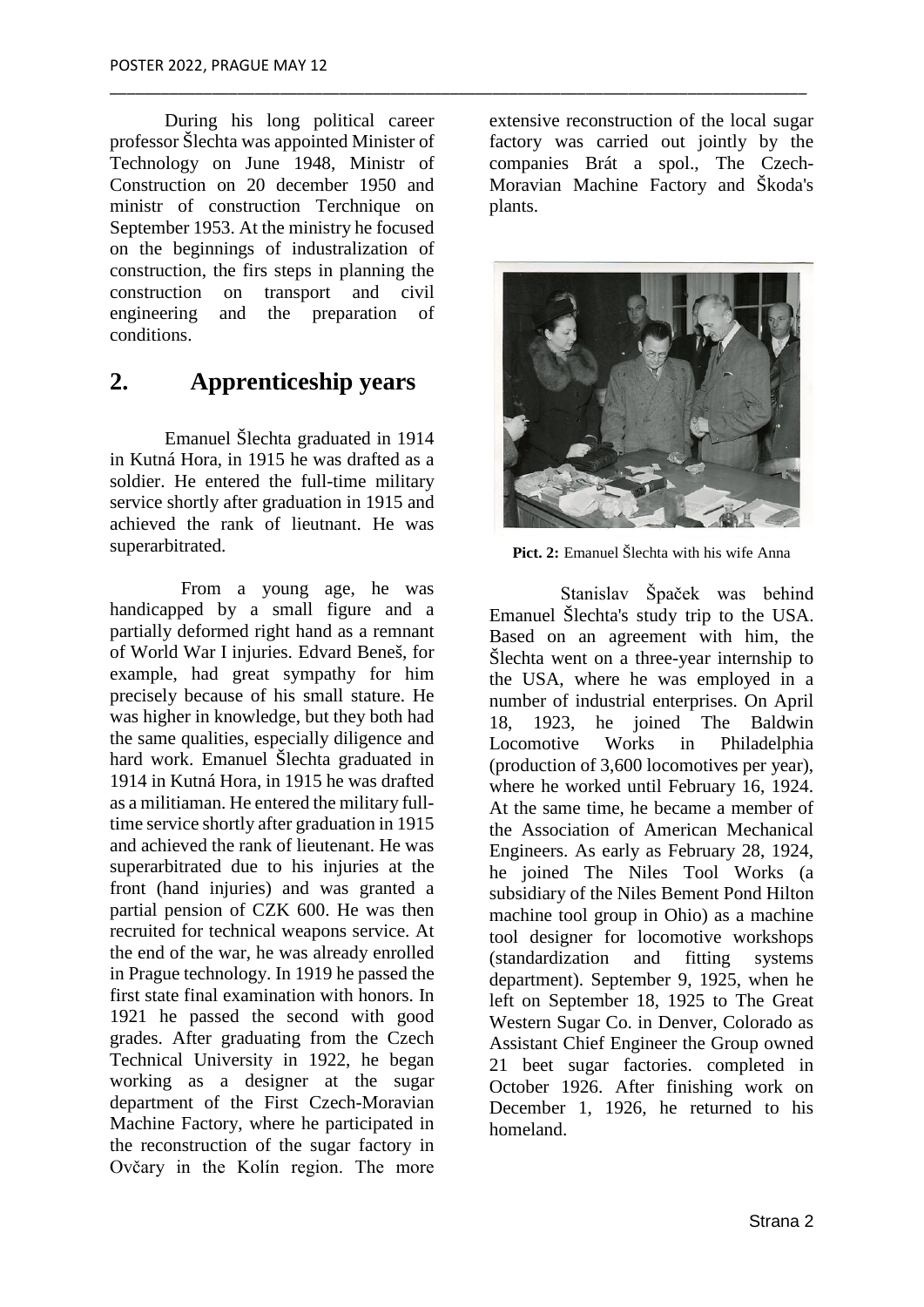Own expiriens with surface treatments, spot welding, welding and soldering, join metal parts together. He researched time during the manufacturing proces. Try to learn perfectly english and learn money. After completing his inthership in the USA, Šlechta returned to the Czechoslovak Republic in 1927 and joined the Baťa shoe concern, as a consulting engineer. After a short stay with this company he decided to become independent.

\_\_\_\_\_\_\_\_\_\_\_\_\_\_\_\_\_\_\_\_\_\_\_\_\_\_\_\_\_\_\_\_\_\_\_\_\_\_\_\_\_\_\_\_\_\_\_\_\_\_\_\_\_\_\_\_\_\_\_\_\_\_\_\_\_\_\_\_\_\_\_\_\_\_\_\_\_\_\_\_\_\_

He obtained the certification of an authorized civil advisory engineer and in the following years implemented a complete reorganization of a number of companies. He introduced American methods of production management. His clients included domestic banks, industrial enterprises Baťa plants, Pilsen Škoda and the capital city of Prague.



 **Pict. 3:** Šlechta in 1948

#### **3. Consulting activity**

During his time at Bata, he prepared a fundamental study based on his American practice, which later became the basis of his dissertation, Economical Lot Sizes, quoting six American and one German sources, published in 1928 by F.

Hrivnac. On the basis of her defense, he was awarded a doctorate in technical sciences at the Czech Technical University in 1929 (November 4, 1929). In March 1929 (exactly March 7, 1929) he received a license from a civil engineer to build machines. He moved from Zlín to the capital and opened an office in Prague 2, first at 12 Na Poříčí Street (in the YMCA Palace), then at Národní třída 18 (next to Reduta) and in 1931 he moved to Lazarská 7, the Báňská building and metallurgical company, which also housed the Czechoslovak Committee for Scientific Work Organization.

After visiting Germany, he traveled to Holland and in 1935 headed to England. Subsequently, in the years 1932 - 1938, he undertook several business trips to the USA, France, Belgium, Holland, England and Germany. He went on his last pre-war trip to Washington in 1938, where he attended the International Congress of the International Committee for Scientific Organization (CIOS). He also served as a member of IV. Department of Masaryk Academy of Labor, correspondent member of the Social Institute, member of the Czechoslovak Association. Engineers and the Board of the Chamber of Engineering, a member of the American Society of Mechanical Engineers, a member of the International Committee for the Scientific Organization in Geneva and a member of the Board of the Department of the Post Office.

#### **4. Professor at CTU**

Emanuel Šlechta was graduated from the CTU in 1929 as a doctor of technical sciences, and in 1932 he was habilitated as a private associate professor in the organization of industrial enterprises and their economies. In a short time built the Institute of the Organization of Production and Operation of Industrial Plants, based in the historical building of the Czech Technical University in Prague on Charles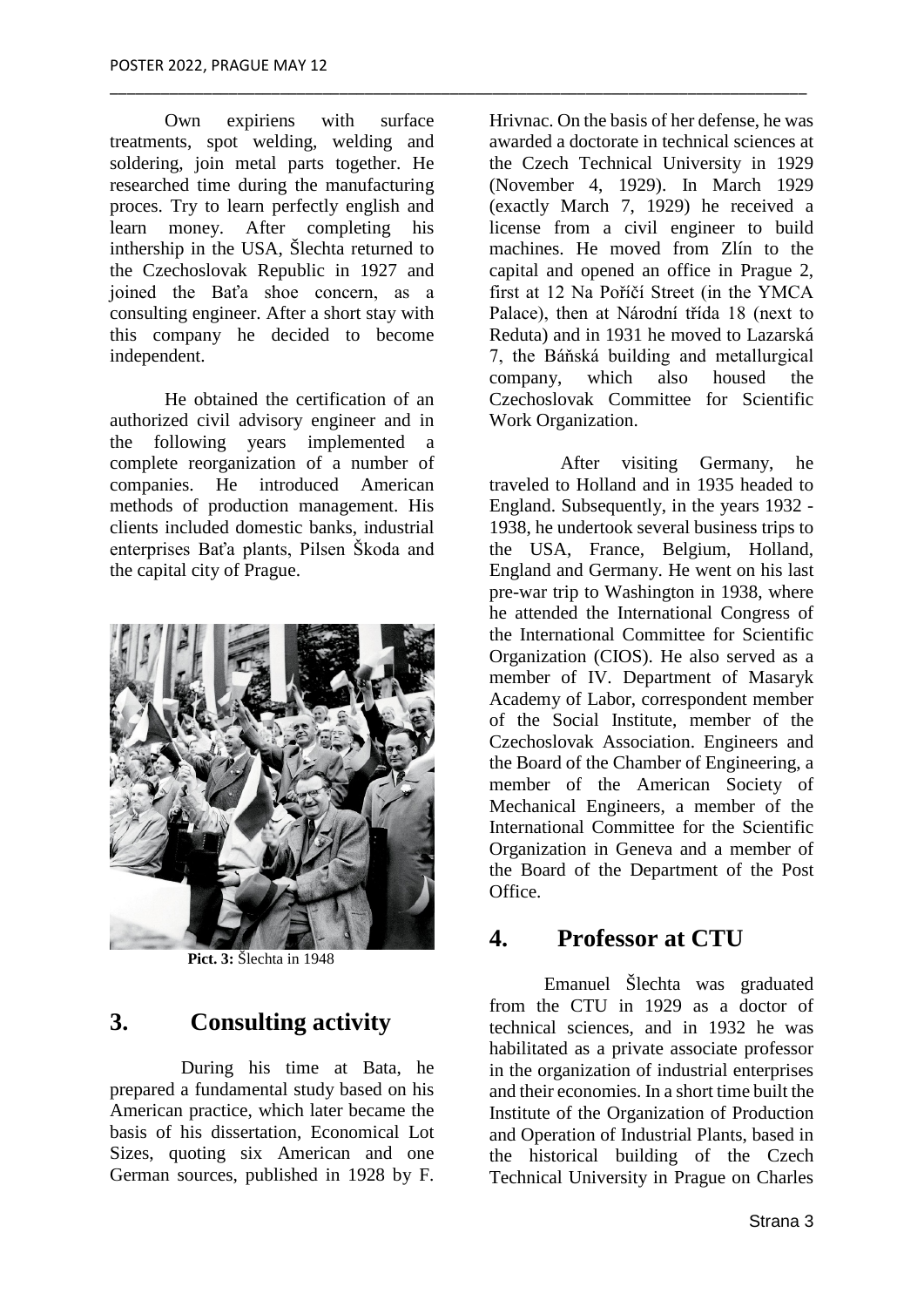Square. He thus became a full professor of organization of industrial enterprises at the Czech Technical University. This appointment began his pedagogical career at the Faculty of Mechanical and Electrical Engineering, which at that time was led by Dean Professor Ing. Dr. Josef Řezníček and the vicedean was Professor Ing. Jaromír Jirák.

\_\_\_\_\_\_\_\_\_\_\_\_\_\_\_\_\_\_\_\_\_\_\_\_\_\_\_\_\_\_\_\_\_\_\_\_\_\_\_\_\_\_\_\_\_\_\_\_\_\_\_\_\_\_\_\_\_\_\_\_\_\_\_\_\_\_\_\_\_\_\_\_\_\_\_\_\_\_\_\_\_\_

As chairman of the Economic Council and a member of the board of directors, he regularly met with the party's top national socialists, chairman Petr Zenkl, secretary general Vladimír Krajina, foreign trade minister Hubert Ripka, education minister Jaroslav Stránský, justice minister Prokop Drtina. Within the Economic Council, he often met with the party's economist and CKD director Jiří Hejda, construction entrepreneurs and party members Štěpán Ješ and Václav Havel, with whom he dealt with, for example, the construction of houses for young married couples in Barrandov. As part of his position, he also met with Foreign Minister Jan Masaryk and a number of foreign diplomats.

His activities at CTU gradually graduated in 1947. In addition to management of the institute, he was elected a member of the organizational and financial commision, wrote a sylabus of lectures and established the library and inventory of the institute.



**Pict. 4:** Tomb of Emanuel Šlechta near Kutná Hora

He was published two proffesional publications, "Our economic recovery" and "Improving Performance."

#### **5. Minister of Technology**

Emanuel Šlechta in February 1948, during the government crisis accepted the offer of Prime minister Klement Gottwald, and against the will of his party leadership he became Minister of Technology for the National Socialist in a changed governement. He thus enables the Exchange of this partyś resigning ministers, thus giving the whole coup an apperance of legality. He lost moral and professional credit with may of his colleagues abroad. Colleborator with the communist régime.

Emanuel Šlechta himself was a very controversial figure. His scope and contacts went far beyond the ordinary technical community. He knew many important personalities of his time from<br>nolitical and artistic circles. His political and artistic circles. His acquaintances included, for example, painters Josef Čapek and Emil Filla. Before the war, he was in a house at 7 Lazarská Street, where he may have met Vlasta Burian, who ran his theater there. His wife Anna Šlechtová later created an admirable collection of paintings in Melantrich, which included masterpieces by Kosárek, Slavíček, Zrzavý, Trampota, Čapek, Navrátil, Aleš and others.

#### **6. Final summary**

The presented text maps the professional career of Emanuel Šlechta (born 1895-died 1960), a professor at the Czech Technical University since 1946. The life journey of Professor Emanuel Šlechta can also serve as proof of the gradual decreace of the democratic values of the third Czechoslovak Republic. He experienced all the rapid changes that affected Czechoslovakia in the first half of the 20th century. He managed to use some